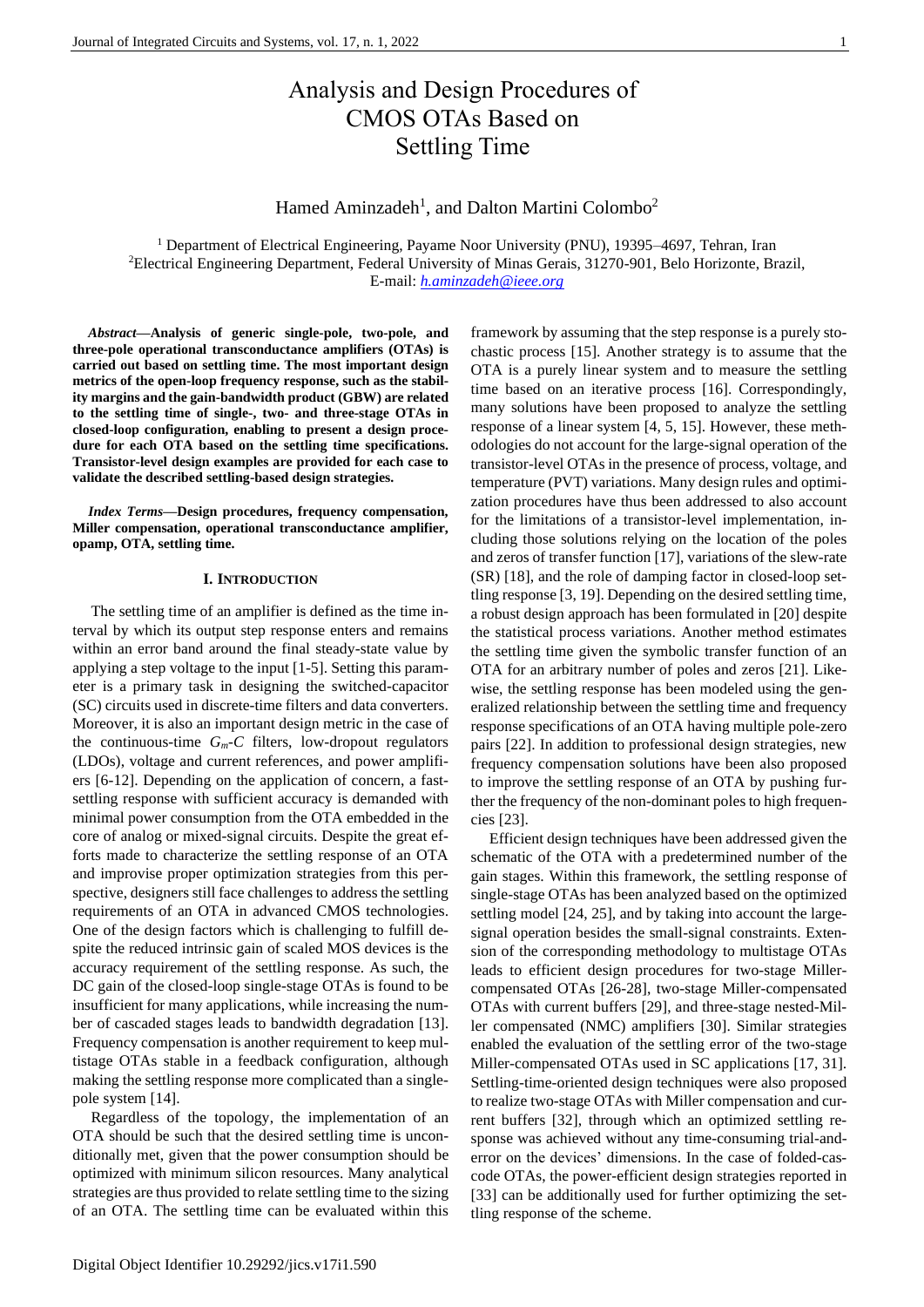A robust optimization procedure of the settling time for three-stage CMOS OTAs is discussed in [\[34\]](#page-10-22). Another technique shapes the settling response of an OTA with three poles using the open-loop damping factor of non-dominant poles despite the PVT variations [\[35\]](#page-10-23). The design and optimization of an NMC three-stage OTA are addressed in [\[36\]](#page-10-24) for SC applications. Another strategy targeting near-to-minimum settling time is discussed in [\[37\]](#page-10-25). Similar design procedures originally helped optimize the settling performance of NMC three-stage OTAs [\[38,](#page-10-26) [39\]](#page-10-27). Optimization of small-signal settling time is made possible based on the analytical approach discussed in [\[40\]](#page-10-28), which also includes the SR limitation of the OTA. This approach is eventually applied to three-stage OTAs with reversed nested-Miller compensation (RNMC).

In this paper, we attempt to relate the settling time of a closed-loop OTA to the well-known open-loop specifications such as GBW, phase margin (PM), and damping factor through an approach discussed in [\[24,](#page-10-14) [26,](#page-10-16) [29,](#page-10-17) [30\]](#page-10-18). At first, the key settling response expressions are presented in Section II for the case of a single-stage OTA. The derived expressions are eventually generalized to analyze the most important twoand three-stage OTA topologies in Sections III and IV. The transfer function, stability criteria, and design considerations are elaborated on along with design examples in each section. Finally, conclusions are drawn in Section V.

# **II. SINGLE-STAGE OTAS**

Fig. 1(a) shows the small-signal diagram of a single-stage OTA, where  $v_i = (v_i^+ - v_i^-)$  and  $v_0 = (v_0^+ - v_0^-)$  are the differential input voltage and the single-ended (fully-differential) output voltage, respectively.  $g_{mi}$  is the equivalent OTA transconductance, and  $R_1$  and  $C_1$  are the output resistor and capacitor, respectively. The load capacitor is shown by  $C_{L}$ , whose value is typically much larger than  $C_{1}$ . With a single left-half plane (LHP) pole at the output node, the openloop voltage-gain transfer function of this OTA is given as [\[13\]](#page-10-1):

$$
A_{\rm V}(s) = \frac{v_{\rm O}}{v_{\rm i}} = \frac{A_{\rm 0}}{1 + s / |p_{\rm -3dB}|},\tag{1}
$$

where  $A_0 \approx g_{\text{mi}} R_1$  and  $p_{-3dB} \approx -1/R_1 C_L$  are the open-loop DC gain and the dominant pole frequency, respectively. Regarding the application, different implementations of this circuit diagram are possible in CMOS technology, including the telescopic-cascode fully-differential scheme with *p*MOS input pair in Fig. 1(b), and the folded-cascode single-ended topology with *n*MOS input pair in Fig. 1(c). In both instances,  $g_{\text{mi}}$  is made by  $M_{1a} - M_{1b}$  while the bias current is supplied by  $M_0$ . The cascode devices, i.e.  $M_{2a} - M_{2b}$  and  $M_{3a} - M_{3b}$ , are also meant for increasing the output resistance of the topology. More immunity against the power supply  $(V_{DD})$  fluctuations is an advantage of the fully-differential topology over the single-ended configuration.



(a)



Fig. 1 (a) Small-signal amplifier diagram of a single-pole OTA;(b) Foldedcascode implementation; (c) Telescopic-cascode implementation.





Fig. 2 (a) Single-ended and (b) fully-differential OTA topologies in closedloop configuration for a feedback factor of unity.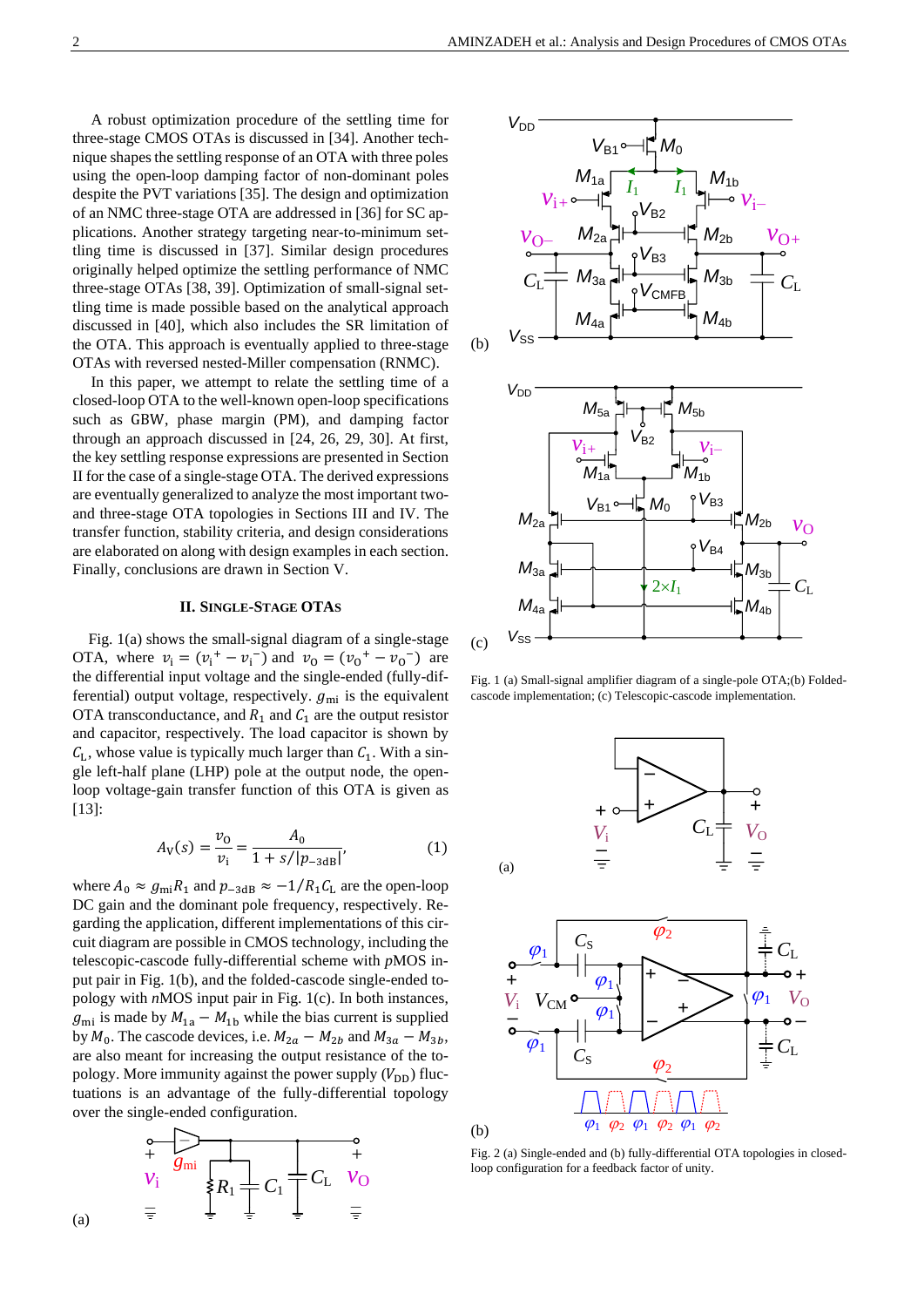

Fig. 3 (a) Loop-gain and (b) step response of an OTA in closed-loop configurations.

Nonetheless, common-mode feedback (CMFB) is required to stabilize the common-mode output voltage  $(V_{CM})$  of the fully-differential OTA in Fig. 1(b). For this purpose,  $V_{CM}$  can be at first sensed and then compared with a voltage reference for the error signal ( $V_{\text{CMFB}}$ ) to be subsequently applied to the gate of  $M_{4a} - M_{4b}$  [\[41\]](#page-10-29). The single-ended topology stabilizes  $V_{CM}$  at the output by simply using the current mirror devices  $M_{4a} - M_{4b}$  to convert the fully-differential input signal to a single-ended output.

For the desired feedback factor (*β*), both OTAs in Fig. 1 can be wired such that a prescribed gain factor is obtained with high accuracy. Fig. 2 depicts two familiar OTA configurations for the feedback factor of unity. The output terminal is simply shorted to the inverting  $v_i^-$  input in the case of the single-ended topology in Fig. 2(a). The SC flip-around sample-and-hold amplifier (SHA) in Fig. 2(b), however, requires non-overlapping clock phases to buffer the fully-differential input at the output [\[31\]](#page-10-19). Other SC implementations are also available in reference textbooks for alternative feedback factors [\[41\]](#page-10-29). For both cases of Fig. 2, Fig. 3(a) illustrates the loop-gain frequency response for arbitrary feedback factor, where:

$$
GBW = A_0 \times |p_{-3\text{dB}}| \approx \frac{g_{\text{mi}}}{C_{\text{L}}},\tag{2}
$$

is the open-loop gain-bandwidth product frequency where  $|A_V(jGBW)| \approx 1$ , and PX is the phase crossover frequency where  $\angle A_V(jPX) \approx -180^\circ$ . The well-known stability margins, i.e. PM and GM, are additionally indicated according to their definitions [\[41\]](#page-10-29). Fig. 3(b) shows the settling response of the OTA in closed-loop configurations after a large-signal differential step voltage is applied to input terminals. Depending on the required total settling error  $(e_{SS,t})$ , the output voltage  $V_0(t)$  initially at  $V_{0,\text{min}}$  settles down to the steadystage  $V_{0,\text{max}}$  after a measurable settling time  $(t<sub>S</sub>)$ , which can be defined as the first moment the condition  $|V_{O,\text{max}} |V_0(t)| < e_{SS,t}$  is satisfied [\[24\]](#page-10-14). The total settling error is composed of two separate sections as graphically specified in Fig. 3(b):  $e_{SS,A}$  due to limited DC gain and  $e_{SS}$  due to finite bandwidth of the OTA, which can be formulated as  $e_{SS,t}$  =  $e_{SS,A} + e_{SS}$ . The error caused by the finite DC gain is a function of  $A_0$  and  $\beta$  [\[41\]](#page-10-29):

$$
e_{\text{SS,A}} = \frac{1}{1 + A_0 \beta} \simeq \frac{1}{A_0 \beta}.\tag{3}
$$

The maximum tolerable settling error due to the bandwidth should be therefore smaller than:

$$
e_{SS} \le e_{SS,t} - \frac{1}{A_0 \beta},\tag{4}
$$

Starting from the open-loop transfer function in (1) and after a few manipulations, the small-signal settling response and  $e_{SS}$  of a single-pole closed-loop OTA can be expressed as:

$$
V_0(t_{\rm SS}) \approx V_{\rm Swing}(1 - e_{\rm SS}),\tag{5}
$$

$$
e_{SS} = \exp\left(\frac{-t_{SS}}{\tau}\right) = \exp(-\beta \text{GBW} \cdot t_{SS}),\tag{6}
$$

where  $V_{\text{Swing}} = V_{\text{O,max}} - V_{\text{O,min}}$  is the peak-to-peak output voltage swing while  $t_{SS}$  is the small-signal settling time. It is defined as the time interval during which the settling response is governed by the small-signal GBW and PM rather than the large-signal SR specifications (see Fig. 3(b)). The closed-loop time-constant is:

$$
\tau = \frac{1}{\beta. \text{GBW}}.\tag{7}
$$

Equation (6) shows that the relation  $GBW - t_{SS}$ , which can be rearranged as (8):

$$
t_{\rm SS} = n\tau = n \frac{1}{\beta. \text{GBW}},\tag{8}
$$

where *n* is the number of necessary time constants for the error caused by finite bandwidth to become smaller than  $e_{SS}$ . It is a function of  $e_{SS}$  and can be expressed as:

$$
n = \frac{t_{\rm SS}}{1/(\beta. \text{GBW})} = \ln\left(\frac{1}{e_{\rm SS}}\right) = f(e_{\rm SS}).\tag{9}
$$

As shown graphically in Fig. 3(b), the settling time of an OTA consisting of nonlinear MOSFETs can be divided into large-signal settling time  $(t_{LS})$  and small-signal settling time  $t_{SS}$  sub-regions. Hence:

$$
t_{\rm S} = t_{\rm LS} + t_{\rm SS}.\tag{10}
$$

As a conservative approach to evaluate  $t_{LS}$ , we assume that the SR-limited region covers the entire  $V_{\text{Swing}}$  on the vertical axis in Fig. 3(b). Consequently, the conventional definition of the SR can be applied to either topology in Fig. 1 to approximate  $t_{\text{LS}}$  as:

$$
t_{\rm LS} \approx \frac{V_{\rm Swing}}{\rm SR} = C_{\rm L} \frac{V_{\rm Swing}}{2I_1},\tag{11}
$$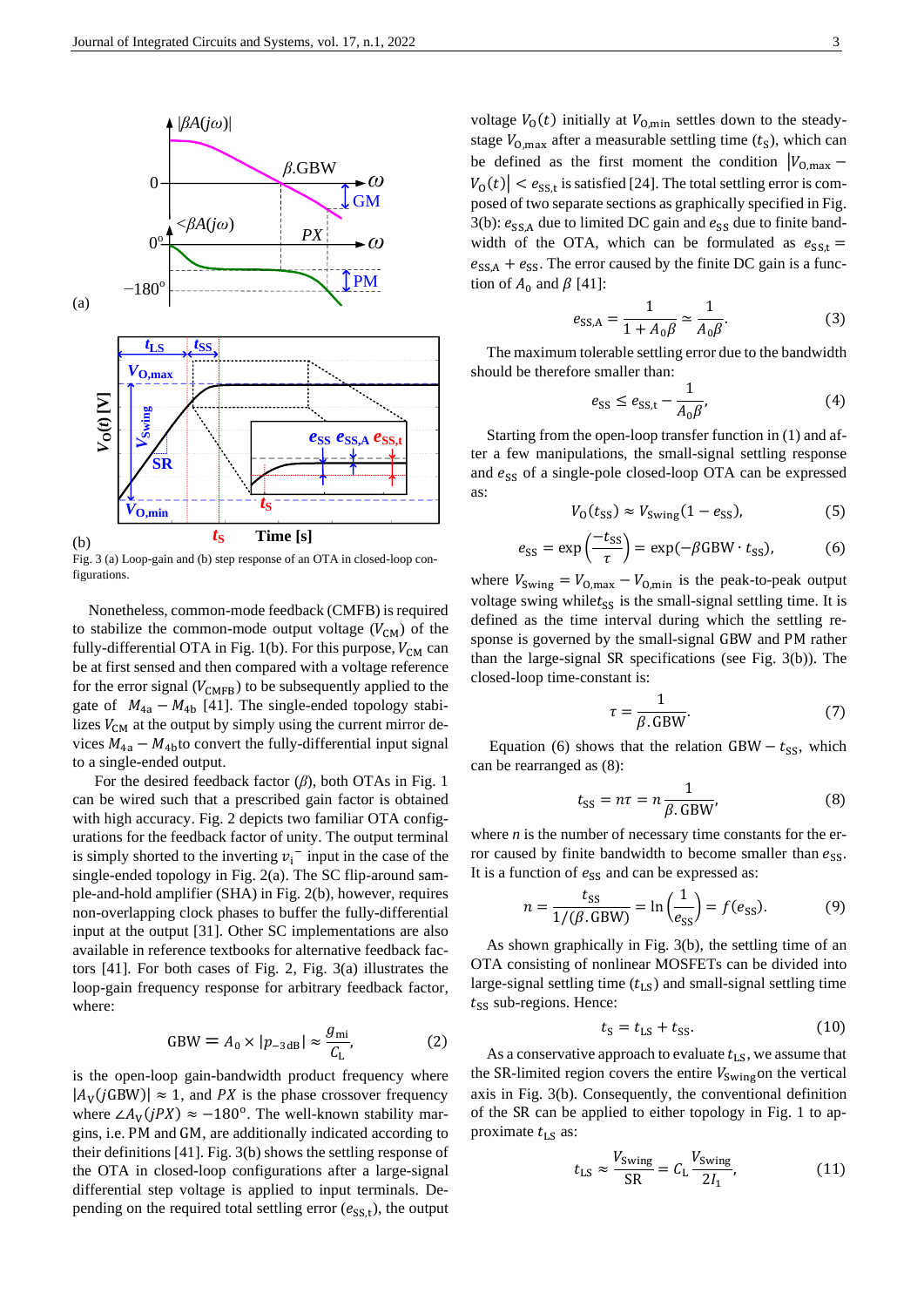where  $I_1$  is the quiescent current of  $M_{1a} - M_{1b}$ . When the input devices are operating at strong-inversion saturation, the conventional square-law model can then be used to relate  $I_1$ to  $g_{\text{mi}}$  as below:

$$
I_1 = \frac{g_{\text{mi}} V_{\text{eff,i}}}{2}.
$$
 (12)

where  $V_{\text{eff,i}}$  is the overdrive voltage of the input  $M_{1a} - M_{1b}$ pair. Combining (11) and (12), and substituting the GBW product from (2) into the result, the total settling time can be expressed by:

$$
t_{\rm S} = t_{\rm SS} + t_{\rm LS} = \left(\frac{n}{\beta} + \frac{V_{\rm Swing}}{V_{\rm eff,i}}\right) \frac{1}{\rm GBW}.\tag{13}
$$

Taking into account both small- and large-signal regions, the relationship between GBW and  $t_s$  thus becomes [26]

$$
GBW = \left(\frac{n}{\beta} + \frac{V_{\text{Swing}}}{V_{\text{eff,i}}}\right) \frac{1}{t_{\text{s}}},\tag{14}
$$

where  $V_{\text{Swing}}$  is considered as the maximum possible output voltage swing to ensure that the resulted GBW satisfies  $t_s$  unconditionally. Variable *n* is referred to as time–constant coefficient, which depends on  $e_{SS}$  according to (9). Eq. (14) reveals that the GBW is inversely proportional to  $t<sub>S</sub>$ , and increases for a particular  $t<sub>S</sub>$  when the expected voltage swing is enlarged for higher accuracy requirement. Besides, the SR can be determined based on  $t_s$  according to the GBW–SR expression indicated below:

$$
SR = \frac{2I_1}{C_L} = \frac{2I_1}{V_{\text{eff,i}}C_L}V_{\text{eff,i}} = \frac{g_{\text{mi}}}{C_L}V_{\text{eff,i}} = V_{\text{eff,i}}. \text{GBW. (15)}
$$

At this stage, we can present a settling-based design procedure for any of the single-stage OTAs shown in Fig. 1 based on the desired  $V_{\text{swing}}$ ,  $t_{\text{S}}$  and  $e_{\text{SS,t}}$ , when the nominal  $C_{\text{L}}$  and  $\beta$  are specified a priori. The design flow starts by defining the required DC gain regarding the derived error factor in (3). The OTA topology should also be capable of providing such a DC gain factor. The transconductance of the input devices can be determined by combining (2) with (14) which gives:

$$
g_{\rm mi} = C_{\rm L} \left[ \frac{1}{\beta} \ln \left( \frac{1}{e_{\rm SS,t} - 1/A_0 \beta} \right) + \frac{V_{\rm Swing}}{V_{\rm eff,i}} \right] \frac{1}{t_{\rm S}}.
$$
 (16)

The DC current of the input devices which satisfies both large-signal and small-signal operations is subsequently measured by:

$$
I_1 = \frac{g_{\text{mi}} V_{\text{eff,i}}}{2} = C_{\text{L}} \left[ \frac{n}{\beta} V_{\text{eff,i}} + V_{\text{Swing}} \right] \frac{1}{t_s},\tag{17}
$$

The rest of our design flow is to fulfill the desired performance metrics concerning noise, DC gain, output voltage swing, CMFB, and the location of parasitic poles and zeros.

Circuit-level simulations were conducted in a standard 0.25μm CMOS technology to configure the fully-differential and single-ended topologies in Fig. 1(b) and (c) for inclusion in the unity-gain topologies illustrated in Fig. 2. Table I compares the simulation results with the hand analysis in the case of an SHA driving 5-pF  $C_L$ . The 0.5% settling time from simulation results is relatively close to the expected value (9.31 vs. 10.00 ns).

The single-ended OTA is also designed according to the described methodology, and  $V_{\text{eff,i}} = 135 \text{ mV}$ ,  $A_0 = 50 \text{ dB}$ ,  $V_{\text{Swing}} = 1 \text{Vp} - \text{p}$  and  $g_{\text{mi}} = 8.5 \text{ mA/V}$  were obtained from the simulation results. Fig. 4(a) shows the step response for the load capacitor of 10pF. The small-signal step response model is also added for comparison, indicating that the real step response is practically different from the small-signal model because of SR limitations. Fig. 4(b) compares the simulated relation between 0.5% settling time and GBW with Eq. (14). The GBW product is varied by indirectly changing the load capacitor according to (2), revealing that (14) overestimates the required GBW for any settling time. As stated earlier, this is an important property to confirm that the required  $t<sub>S</sub>$  is fulfilled unconditionally.

Table I. Comparison between simulation and calculations of the SHA.

| Parameter                               | Simulation         | <b>Calculation</b> |  |
|-----------------------------------------|--------------------|--------------------|--|
| Overdrive Voltage of In-<br>put devices | 0.29V<br>0.3V      |                    |  |
| <b>Output Voltage Swing</b>             | $0.9Vp-p$          |                    |  |
| Load Capacitor $(C_I)$                  | 5pF                |                    |  |
| Feedback Factor $(\beta)$               |                    |                    |  |
| DC Gain                                 | 50 dB<br>$~100$ dB |                    |  |
| <b>Total Settling Error</b>             | 0.5%               |                    |  |
| <b>Settling Time</b>                    | 9.31ns             | 10ns               |  |
| <b>OTA Transconductance</b>             | 4.16mA/V           | 4.15mA/V           |  |





Fig. 4 Simulation results of the single-ended OTA: (a) Comparison between small-signal and simulated step response for  $C_L = 10$  pF $C_L$ ; (b) Relationship of GBW and  $t_s$ .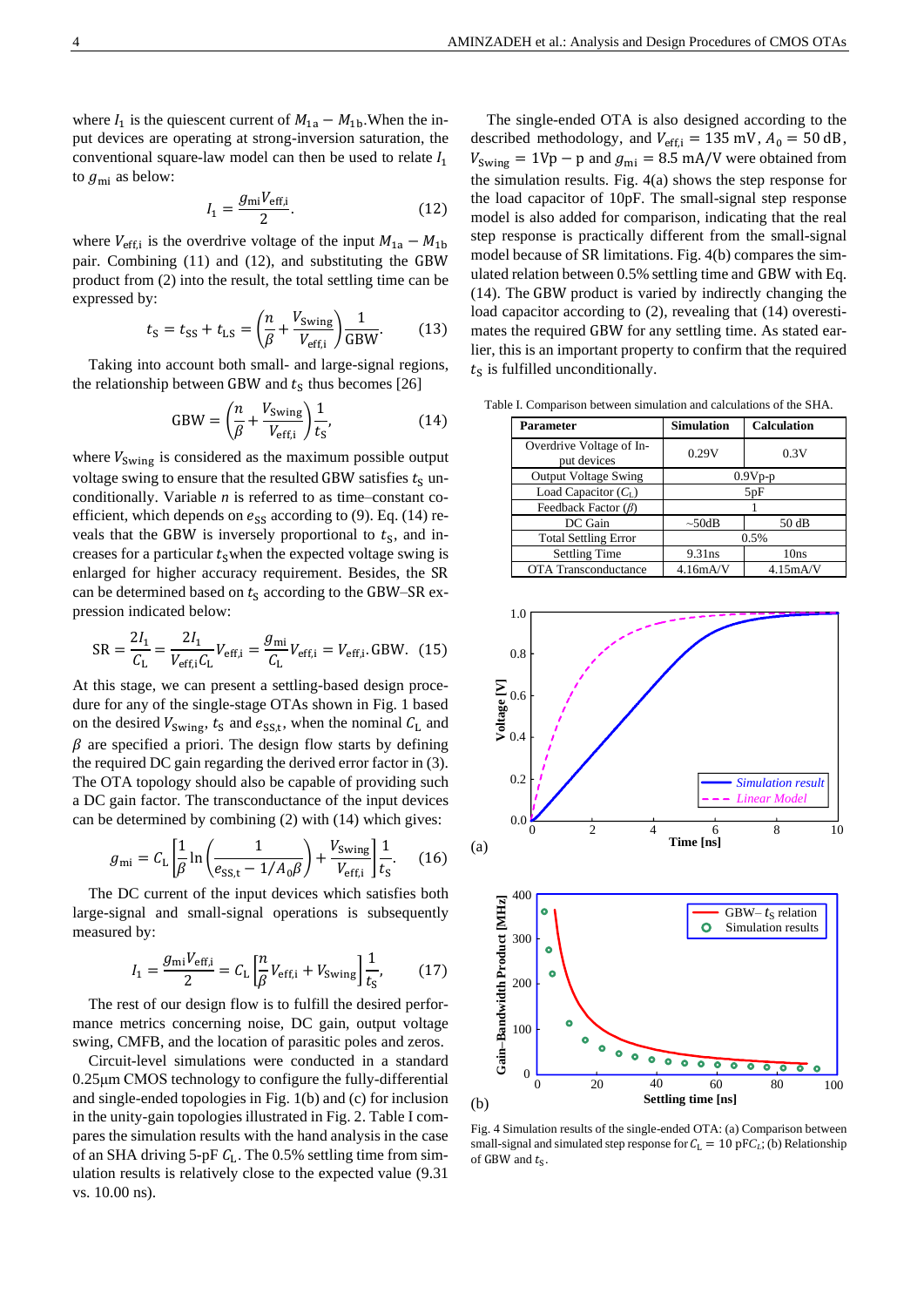#### **III. TWO-STAGE OTAS**

#### *A. Miller Compensation*

Two-stage OTA is a good candidate for balancing DC gain and bandwidth when both parameters are equally important. In this section, we shall analyze the classical Millercompensated OTA to be sized according to the settling time. Fig. 5(a) depicts the circuit diagram of this OTA. The first and the second gain stages are modeled by an equivalent transconductance  $(g_{\text{mi}}, g_{\text{mL}})$ , a parasitic output capacitor  $(\mathcal{C}_1,$  $C_2$ ), and an output resistor  $(R_1, R_2)$ . The compensation capacitor  $(C_C)$  dominates the pole at the second-stage input and pushes the output pole to higher frequencies. A nulling resistor  $(R_C)$  is also added to eliminate the right-half–plane (RHP) zero generated by  $C_C$  [\[13,](#page-10-1) [41\]](#page-10-29). Fig. 5(b) illustrates a possible implementation of this OTA, where the transconductance stages are realized by MOS devices. The single-pole settling model discussed in the previous section is not accurate in modeling the output response of this OTA. Hence, the openloop voltage gain is derived at first to eventually obtain the settling response of closed-loop OTA [\[27\]](#page-10-30):

$$
A_V(s) = \frac{v_0}{v_i} = \frac{A_0(1 + s/|z_1|)}{(1 + s/|p_{-3dB}|)(1 + s/|p_2|)},
$$
 (18)

where  $A_0 \approx g_{\text{mi}}g_{\text{mL}}R_1R_2$  and  $p_{-3dB} \approx 1/g_{\text{mi}}g_{\text{mL}}R_1R_2C_C$ are the DC gain and the dominant pole frequency, respectively, and  $z_1 = 1/(1/g_{mL} - R_c)C_c$  and  $p_2 \approx -1/g_{mL}C_L$ are the magnitude of the zero and the non-dominant poles, respectively. The GBW is given as:

$$
GBW = A_0 \times |p_{-3dB}| \approx \frac{g_{\text{mi}}}{C_{\text{C}}}.
$$
 (19)

The zero  $z_1$  moves to infinity when

$$
R_{\rm C} = \frac{1}{g_{\rm mL}}.\tag{20}
$$



Fig. 5 (a) Amplifier diagram of a two-pole OTA; (b) Circuit-level implementation in the form of a two-stage OTA with Miller compensation.

As such, the transfer function contains two poles only and the PM can be evaluated as:

$$
PM = 90^{\circ} - \tan^{-1} \left( \frac{\beta GBW}{|p_2|} \right) \Rightarrow \tan PM = \frac{|p_2|}{\beta GBW}.
$$
 (21)

Calculating the closed-loop voltage gain using (18) and (21), two LHP poles are subsequently obtained:

$$
s_{1,2} = \frac{-\beta \text{GBW} \times \tan \text{PM}}{2} \left( 1 \pm \sqrt{1 - \frac{4}{\tan \text{PM}}} \right). \tag{22}
$$

To evaluate  $e_{SS}$  of the closed-loop system similar to that of (6),  $V_0(t)$ can be estimated by assuming zero initial conditions  $(V_0(0) = 0$  and  $dV_0(0)/dt = 0$ ). When the poles are separated (PM  $> 76^{\circ}$  according to (21)), the result would be:  $e_{SS}$  =

$$
\frac{1}{2} \left[ 1 - \frac{1}{\sqrt{1 - (4/\tan PM)}} \right] \exp \left[ -\frac{W}{2} \left( 1 + \sqrt{1 - \frac{4}{\tan PM}} \right) \right]
$$

$$
+ \frac{1}{2} \left[ 1 + \frac{1}{\sqrt{1 - 4/\tan PM}} \right] \exp \left[ -\frac{W}{2} \left( 1 - \sqrt{1 - \frac{4}{\tan PM}} \right) \right]
$$
(23)

while for complex poles ( $PM < 76^{\circ}$ ):

$$
e_{SS} = 2 \frac{\exp(-W/2)}{\sqrt{4 - \tan PM}}
$$
  

$$
\sin \left[ \frac{W}{2} \sqrt{\frac{4}{\tan PM} - 1} - \tan^{-1} \left( -\sqrt{\frac{4}{\tan PM} - 1} \right) \right].
$$
 (24)

where  $W = |p_2|t_{SS}$ . The  $e_{SS}$  derived from either (23) or (24) is based on the conservative zero initial conditions. As such, the required  $t_{SS}$  will be overestimated, ensuring that the required settling time is unconditionally guaranteed.

An analysis similar to the case of single-stage OTAs yields an expression similar to (14) for the two-pole OTA analyzed in this section. Nonetheless, it is essential to find the equivalent time-constant coefficient with a similar definition of (9). The result, in the form of (25), is a nonlinear function of  $e_{SS}$ and PM:

$$
n = \frac{t_{SS}}{1/\beta \text{GBW}} = \frac{W}{\text{tan PM}} = f(e_{SS}, \text{PM}).\tag{25}
$$

It is not straightforward to find a closed-form expression similar to (9). Nonetheless, given that  $e_{SS}$  and PM should be specified a priori, a computational program can solve (25) using (23) and (24). Table II presents the result, together with the 3-D waveform in Fig. 6, which presents the  $n$  values as a function of the error percentage and PM. As expected, the derived time-constant coefficients for higher PM values tend to be the results from (9) for single-stage OTAs with PM  $\approx$ 90°. The time-constant coefficient has also fewer PVT variations for higher PMs. However, the price is the extra current required for pushing the parasitic poles to higher frequencies. From another perspective, higher settling error decreases  $n$ and, eventually, the required GBW for unchanged settling time (Eq. (14)), yielding lower power consumption in less silicon area.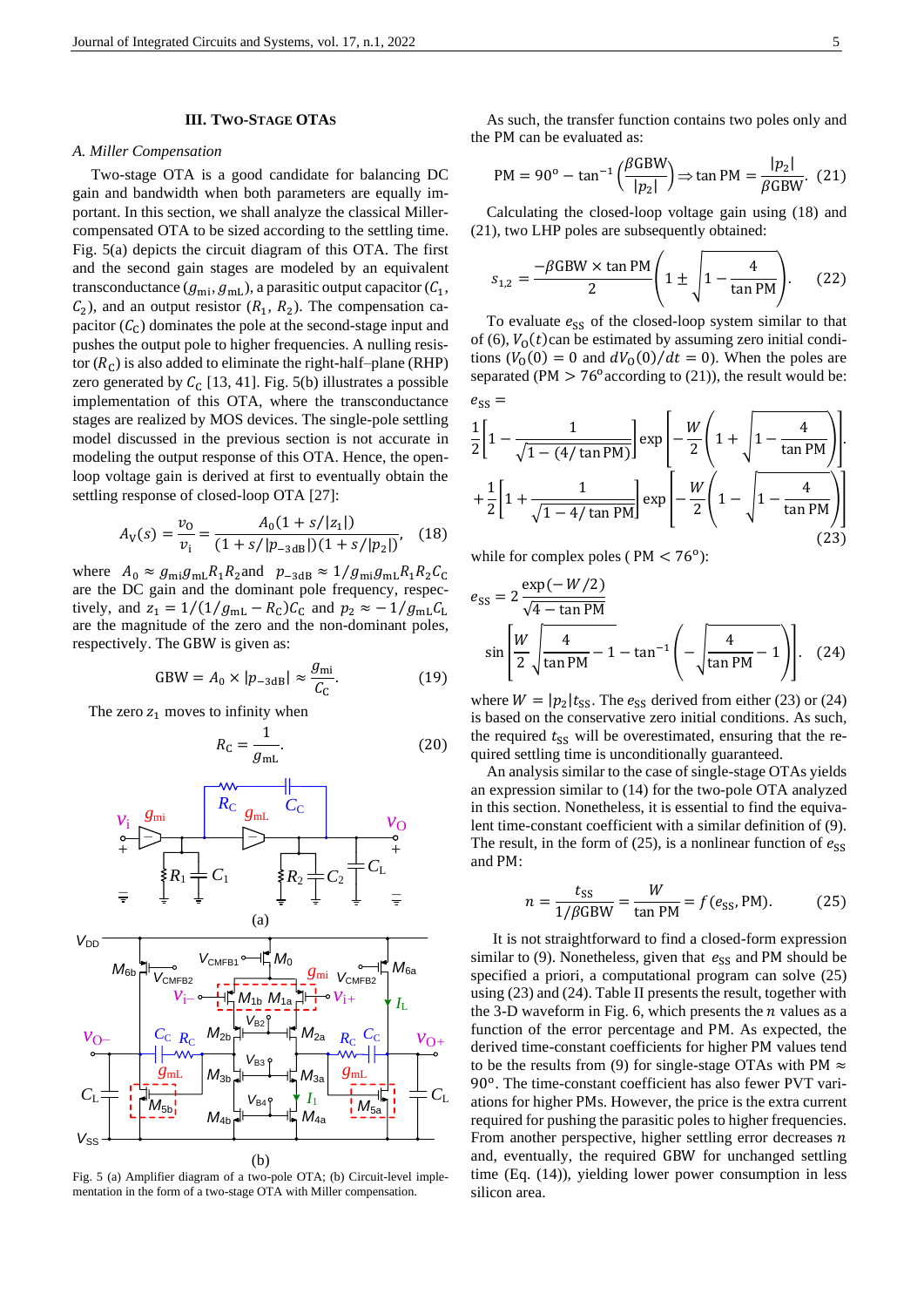|          | $e_{SS}(%)$ |        |        |        |        |        |        |        |
|----------|-------------|--------|--------|--------|--------|--------|--------|--------|
| PM $(°)$ | 0.005       | 0.01   | 0.02   | 0.05   | 0.10   | 0.20   | 0.50   | 1.00   |
| 10.0     | 111.31      | 103.48 | 95.661 | 87.304 | 79.451 | 71.565 | 57.020 | 49.197 |
| 20.0     | 55.574      | 50.925 | 45.898 | 40.495 | 38.77  | 34.337 | 28.965 | 23.938 |
| 30.0     | 33.269      | 32.389 | 28.683 | 24.504 | 23.845 | 19.918 | 18.787 | 15.142 |
| 40.0     | 24.064      | 21.111 | 20.515 | 17.247 | 16.619 | 13.509 | 12.755 | 9.6133 |
| 50.0     | 15.645      | 15.268 | 14.671 | 12.064 | 11.623 | 10.807 | 8.4823 | 7.9482 |
| 55.0     | 14.200      | 11.781 | 11.529 | 10.933 | 8.5137 | 8.2624 | 7.6655 | 5.2465 |
| 60.0     | 11.215      | 10.838 | 10.273 | 8.1996 | 7.9168 | 7.4770 | 5.1522 | 4.9323 |
| 65.0     | 8.4195      | 8.2310 | 7.9796 | 7.4456 | 6.8487 | 5.1836 | 4.8695 | 4.5239 |
| 70.0     | 7.7283      | 7.0686 | 5.7491 | 5.4978 | 5.2465 | 4.9009 | 4.3354 | 3.5814 |
| 75.0     | 4.8695      | 4.7438 | 4.5867 | 4.3040 | 4.0841 | 3.8013 | 3.4243 | 3.1102 |
| 80.0     | 7.8226      | 7.2885 | 6.7544 | 6.0633 | 5.5292 | 4.9951 | 4.3040 | 3.7699 |
| 85.0     | 8.9850      | 8.3566 | 7.7283 | 6.9115 | 6.2832 | 5.6549 | 4.8381 | 4.2097 |
| 89.5     | 9.8332      | 9.1420 | 8.4509 | 7.5398 | 6.8487 | 6.1575 | 5.2465 | 4.5553 |

Table II. Time-constant coefficient vs. phase margin and settling error



Fig. 6: Time-constant coefficient as a function of phase margin and smallsignal settling error.

The analysis presented above helps to determine the transconductances of the Miller-compensated OTA in Fig. 5(b) based on settling time. At first, combining (14) and (19) gives the following  $g_{\text{mi}}$  as a function of  $t_s$ :

$$
g_{\rm mi} = C_{\rm C} \left( \frac{n}{\beta} + \frac{V_{\rm Swing}}{V_{\rm eff,i}} \right) \frac{1}{t_{\rm S}}.
$$
 (26)

From (21),  $g_{mL}$  is measured as:

$$
g_{\rm mL} = \frac{C_{\rm L}}{C_{\rm C}} g_{\rm mi} \times \beta \times \tan \text{PM}.
$$
 (27)

Resistor  $R_c$  is then set in line with (20) for the RHP zero to be moved to infinity. Its value changes across the different process and temperature corners. This is not, however, a problem for the OTA operation since  $R<sub>C</sub>$  is not meant for generating an LHP zero for pole-zero cancellation. The current of the input devices is finally determined from (12).

The effectiveness of the derived expressions is validated through simulations in a standard 0.18-μm CMOS process. The unity-gain flip-around SHA shown in Fig. 2(b) was realized based on the OTA configuration in Fig. 5(b) as the core. Table III compares the calculations with simulation results.

Table III. Comparison of simulated results and calculation

| Parameter                     | Simulated    | Calculated   |  |
|-------------------------------|--------------|--------------|--|
| $C_1$ , $C_1$                 | 1.0pF, 1.8pF | 1.0pF, 1.8pF |  |
| $R_C$                         | $80\Omega$   | $80\Omega$   |  |
| DC gain                       | 92 dB        | 90dB         |  |
| <b>GBW</b>                    | 157MHz       | 159MHz       |  |
| PM                            | $73^\circ$   | $71^\circ$   |  |
| 0.05%<br><b>Settling Time</b> | $6.34$ ns    | 6.50ns       |  |
| Power                         | 6.80mW       | 6.81mW       |  |

# *B. Miller Compensation Employing Current Buffers*

Fig. 7 shows the circuit diagram and schematic of a twostage OTA with Miller compensation and current buffers. Referred to as cascode-compensated OTA, it comprises a telescopic-cascode first stage and a common-source second stage. The purpose of the  $g_{\text{mC}}$  stages with input resistance  $1/g_{\text{mc}}$  in the small-signal equivalent circuit is to reduce the direct capacitive loading of  $C_C$  on the OTA output, thereby, non-dominant poles are located at higher frequencies concerning classical Miller compensation. Solving the small-signal expressions after compensation, the open-loop transfer function can be derived as[\[29\]](#page-10-17):

$$
A_V(s) = \frac{\nu_0}{\nu_i} \approx \frac{A_0 \left(1 - \frac{s^2}{|z_{1,2}|^2}\right)}{\left(1 + \frac{s}{|p_{-3dB}|}\right) \left[1 + \left(\frac{2\xi_0}{\omega_{n_0}}\right)s + \frac{s^2}{\omega_{n_0}^2}\right]},
$$
(28)

where  $A_0 \approx g_{\text{mi}}g_{\text{mL}}R_1R_2$  and  $p_{-3dB} \approx 1/g_{\text{mi}}g_{\text{mL}}R_1R_2C_0$ are the dc gain and the frequency of the dominant pole, respectively, and the GBW relation is similar to (19). The above open-loop transfer function has one dominant and two nondominant poles. Non-dominant poles become complex for a damping factor  $(\xi_0)$  smaller than unity. The transfer function also contains two zeros, one at the RHP and the other one at the LHP.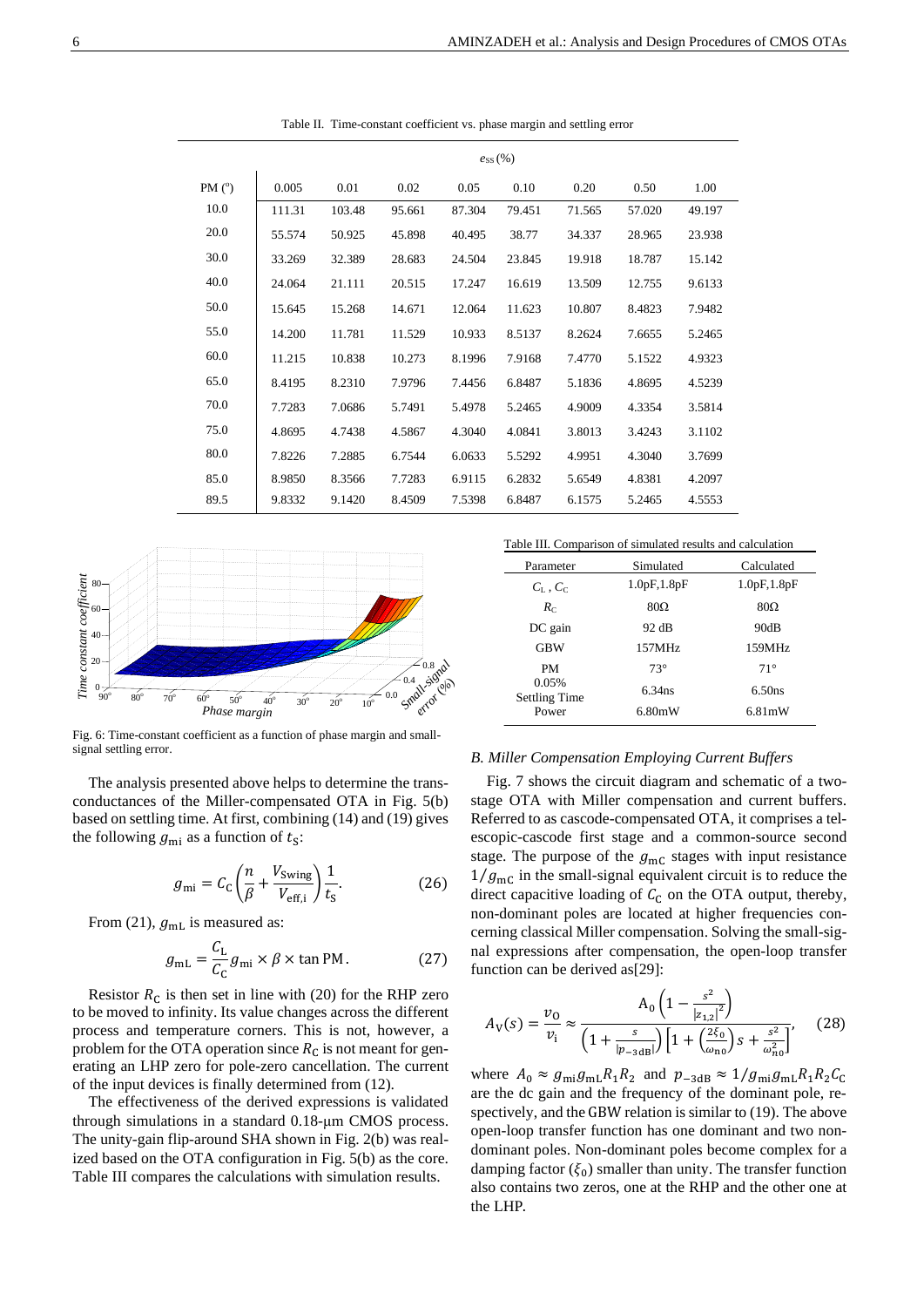



Fig. 7 (a) A fully-differential two-stage OTA with Miller compensation and current buffers; (b) Small-signal equivalent circuit.

The frequency of zeros is given as:

$$
z_{1,2} = \pm j \sqrt{\frac{g_{\rm mC}g_{\rm mL}}{C_2 C_{\rm C}}}
$$
 (29)

The damping factor ( $\xi_0$ ) and the natural frequency ( $\omega_{n0}$ ) are additionally expressed by:

$$
\omega_{\rm n0} = \sqrt{\frac{g_{\rm mC}g_{\rm mL}}{C_2 C_{\rm L}}},\tag{30}
$$

$$
\xi_0 = \frac{1}{2} \left( 1 + \frac{C_{\rm L}}{C_{\rm C}} \right) \sqrt{\frac{g_{\rm mc}}{g_{\rm mL}} \cdot \frac{C_2}{C_{\rm L}}}.
$$
\n(31)

It is relatively challenging to include the effect of the zeros in (29) when analyzing (28). An elegant way of making the analysis more accurate is to consider their impact on the generic second-order polynomial of  $A_V(s)$ . Coined as effective damping factor ( $\zeta'_{0}$ ) and effective natural frequency ( $\omega'_{n0}$ ), the original damping factor and natural frequency can thus be modified such that the effects of zeros are accounted for as well:

$$
\frac{1 - s^2 / |z_{1,2}|^2}{1 + (2\xi_0/\omega_{n0})s + s^2/\omega_{n0}^2} = \frac{1}{1 + (2\xi'_0/\omega'_{n0})s + s^2/\omega_{n0}^2}
$$

$$
\Rightarrow 1 + \left(\frac{2\xi'_0}{\omega'_{n0}}\right)s + \frac{s^2}{\omega_{n0}^2}
$$

$$
\approx 1 + \left(\frac{2\xi_0}{\omega_{n0}}\right)s + s^2 \left(\frac{1}{\omega_{n0}^2} + \frac{1}{|z_{1,2}|^2}\right). (32)
$$

 $\xi'_{0}$  and  $\omega'_{0}$  are consequently given by:

$$
\omega'_{n0} = \sqrt{\frac{g_{\rm mc}g_{\rm mL}}{C_2(C_{\rm L} + C_{\rm C})}},\tag{32}
$$

$$
\xi'_{0} = \frac{1}{2} \sqrt{\frac{g_{\text{mC}}}{g_{\text{mL}}}} \cdot \frac{C_{2}(C_{\text{L}} + C_{\text{C}})}{C_{\text{C}}^{2}}.
$$
 (33)

The original transfer function can be approximated as:

$$
A_{\rm V}(s) = \frac{A_0}{(1 + s/|p_{-3\,\rm dB}|)[1 + (2\xi_0/\omega_{\rm n0})s + s^2/\omega_{\rm n0}^2]}.
$$
\n(34)

From this expression, the relationship between PM and GBW can be evaluated as:

$$
\tan(PM) = \frac{1 - (\beta GBW/\omega'_{\text{no}})^2}{2\xi'_{\text{0}}(\beta GBW/\omega'_{\text{no}})}.
$$
 (35)

Equation (35) has been derived based on the assumption that the effect of non-dominant parasitic poles and zeros is negligible on the loop-gain transient frequency (where  $|\beta A_V(jGBW)| \approx 1$ ). As such, this parameter is approximated as  $\beta$ GBW similar to the case of single-pole OTAs. This approximation is valid for typical PM values. From (35), GBW can be expressed in terms of PM as:

GBW = 
$$
\frac{1}{\beta} \frac{\omega'_{n0}}{\xi'_{0} \tan(PM) + \sqrt{1 + \xi'^{2}_{0} \tan^{2}(PM)}}
$$
. (36)

The lower the effective damping factor, the higher the GBW, according to (36). However, this is not essentially helpful since the relative distance between  $\omega'_{n0}$  and the GBW reduces for identical PM, finally inducing a peak in the closed-loop frequency spectrum and degrading the stability. Hence, keeping unchanged  $\xi'_{0}$ tan(PM) is essential for proper operation and a lower  $\zeta'_{0}$  must be compensated by a higher PM. Similar steps to the case of single-stage OTAs can be followed to derive a GBW  $- t<sub>S</sub>$  expression similar to (14) for the two-stage OTA in this section. It is, however, essential to determine the modified *n* formula with the same definition as (9). The equivalent formula for the third-pole system presented in Fig. 7 is a nonlinear function of  $e_{SS}$ ,  $\zeta'_0$  and PM:

$$
n = \frac{t_{\rm SS}}{1/\beta \text{GBW}} = f(e_{\rm SS}, \xi'_{0}, \text{PM}).\tag{37}
$$

The analysis for extracting the exact  $n$  expressions starts by evaluating at first the  $e_{SS}$  of a three-pole system [\[5\]](#page-10-6):

$$
e_{SS} = \frac{1}{1 - 2\alpha\xi^2 + \alpha^2\xi^2} \exp(-\alpha.\xi.W) + \frac{\alpha\xi \exp(-\xi.W)}{1 - 2\alpha\xi^2 + \alpha^2\xi^2} [(-2\xi + \alpha\xi)\cos\left(W\sqrt{1 - \xi^2}\right) + \frac{1 - 2\alpha\xi^2 + \alpha^2\xi^2}{\sqrt{1 - \xi^2}} \sin(W\sqrt{1 - \xi^2})],
$$
(38)

where  $\xi$  and  $\omega_n$  are the damping factor and natural frequency of the closed-loop OTA, and  $W = \omega_n t_{SS}$  and  $\alpha \approx$  $\beta$ GBW/ $\xi \omega_n$ . These variables are related to the open-loop parameters: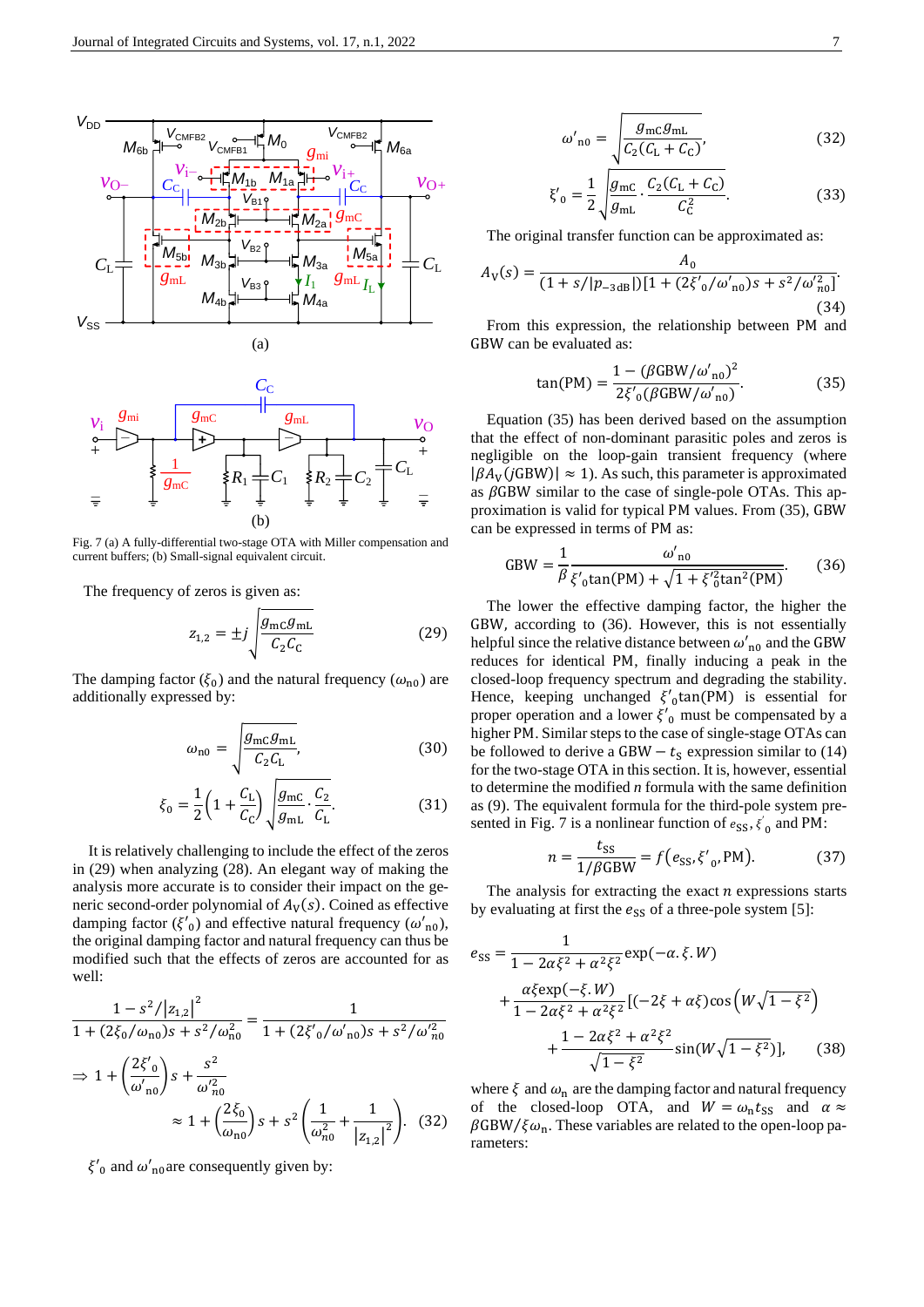| $\xi'_{0}$<br>PM | 0.5    | 0.6    | 0.7    | 0.8    | 0.9    | 1.0    |
|------------------|--------|--------|--------|--------|--------|--------|
| $10^{\circ}$     | 295.30 | 90.630 | 59.812 | 49.348 | 42.507 | 40.573 |
| $20^{\circ}$     | 130.06 | 58.240 | 40.293 | 33.145 | 31.340 | 29.613 |
| $30^{\circ}$     | 74.584 | 40.149 | 28.578 | 24.329 | 22.581 | 20.889 |
| $40^{\circ}$     | 44.963 | 26.911 | 18.919 | 16.956 | 15.410 | 15.832 |
| $50^{\circ}$     | 27.573 | 17.466 | 12.284 | 10.870 | 11.218 | 9.8727 |
| $55^{\circ}$     | 21.612 | 12.689 | 9.4958 | 8.2693 | 8.7534 | 9.1247 |
| $60^{\circ}$     | 16.201 | 9.7662 | 7.0011 | 7.2211 | 6.5070 | 6.8769 |
| $65^{\circ}$     | 11.427 | 7.1280 | 4.8382 | 5.2276 | 5.6526 | 6.0463 |
| $70^{\circ}$     | 7.2782 | 5.6927 | 4.7437 | 4.1885 | 4.1078 | 4.7600 |
| $75^{\circ}$     | 6.1976 | 5.8045 | 5.6007 | 5.4397 | 5.2231 | 5.1993 |
| $80^{\circ}$     | 6.4961 | 6.3998 | 6.3373 | 6.2932 | 6.2622 | 6.2398 |
| $85^{\circ}$     | 7.0286 | 7.0103 | 6.9987 | 6.9917 | 6.9868 | 6.9837 |
| $89^{\circ}$     | 7.4857 | 7.4851 | 7.4848 | 7.4845 | 7.4844 | 7.4843 |

Table IV. Time-constant coefficient vs. PM and  $\xi'_{0}$  for an  $e_{SS}$  of 0.05%.

$$
\xi'_{0} = \frac{\xi + 0.5 \, \alpha \, \xi}{\sqrt{1 + 2 \, \alpha \, \xi^{2}}},\tag{39}
$$

$$
\omega'_{n0} = \omega_n \sqrt{1 + 2 \cdot \alpha \cdot \xi^2}.
$$
 (40)

The modified time-constant coefficient derived from (38) is nonlinear and cannot be expressed using conventional mathematical functions. A computational program was consequently written to numerically estimate  $n$  for the prescribed PM,  $\xi'_{0}$  and  $e_{SS}$ . The 3D surface in Fig. 8 has been drawn based on the results for  $e_{SS} = 0.05\%$ . The values are also tabulated in Table IV for future reference, revealing that the results for PM  $\approx 89^{\circ}$  are almost identical to those derived from (9) (PM =  $90^{\circ}$ ).

It is now possible to present a well-defined design methodology for two-stage cascode-compensated OTAs based on the derived equations. The design procedure starts by choosing the transconductance of input transistors according to (26) for the required settling time to be satisfied. Substituting  $\omega'_{n0}$  and  $\xi'_{0}$  by their corresponding values from (32) and (33) into (36), and after some routine algebra,  $g_{\text{mC}}$  and  $g_{\text{mL}}$  are then related to  $g_{\text{mi}}$  and, in turn,  $t_s$  by:

$$
g_{\rm mc} = 2. \beta. \xi'_{0}. (\xi'_{0} \tan(\text{PM}) + \sqrt{1 + \xi'^{2}_{0} \tan^{2}(\text{PM})}) g_{\rm mi},
$$
\n
$$
g_{\rm mL} = \frac{\beta}{2\xi'_{0}} \left[ \frac{C_{2}(C_{\rm L} + C_{\rm C})}{C_{\rm C}^{2}} \right]
$$
\n
$$
\times \left( \xi'_{0} \tan(\text{PM}) + \sqrt{1 + \xi'^{2}_{0} \tan^{2}(\text{PM})} \right) g_{\rm mi}. \text{ (42)}
$$

The current of the input devices can then be obtained from (12). The time-constant coefficients are reported in Table V for different small-signal settling errors to facilitate using the methodology for the case of PM =  $65^{\circ}$  and  $\xi'_{0} = 0.7$ .

Circuit-level simulations were performed in a standard 0.18μm CMOS technology. An OTA in the form of Fig. 7(a) was embedded in the unity-gain flip-around SHA illustrated in Fig. 2(b). During the sampling phase  $(\varphi_1)$ , sampling capacitors  $(C_S)$  are charged by the input differential voltage.



Fig. 8 Time-constant coefficient vs. PM and  $\xi'_{0}$  for the small-signal settling error of 0.05%.

Table V. Time-constant coefficient vs.  $e_{SS}$  for PM and  $\xi'_{0}$  of 65° and 0.7.

| <b>Small-Signal</b><br>Error $(e_{SS})$ | <b>Time-Constant</b><br>Coefficient $(n)$ |
|-----------------------------------------|-------------------------------------------|
| 0.005%                                  | 7.3804                                    |
| 0.01%                                   | 6.2825                                    |
| 0.025%                                  | 6.0279                                    |
| 0.05%                                   | 4.8382                                    |
| 0.1%                                    | 4.7171                                    |
| 0.25%                                   | 4.45                                      |
| $0.5\%$                                 | 4.0659                                    |
| $1\%$                                   | 2.943                                     |

The output voltage then settles down to the sampled voltage when the capacitors are connected to the output in the holding phase  $(\varphi_2)$ . The compensation capacitors were chosen to 3pF following the noise constraints. The required dynamic range also enforces choosing a peak-to-peak output voltage swing of  $1.5V_{p-p}$ . The overdrive voltage of the input transistors is chosen to be 0.3 V. Regarding the needed accuracy for the 50MS/s sampling frequency, the required smallsignal settling error was calculated to be smaller than 0.05% at 10ns settling time. The phase margin and the effective damping factor were chosen as  $65^{\circ}$  and 0.7 respectively. From Table V, the required time-constant coefficient (*n*) was obtained as 4.83. Using (14), the transconductance of input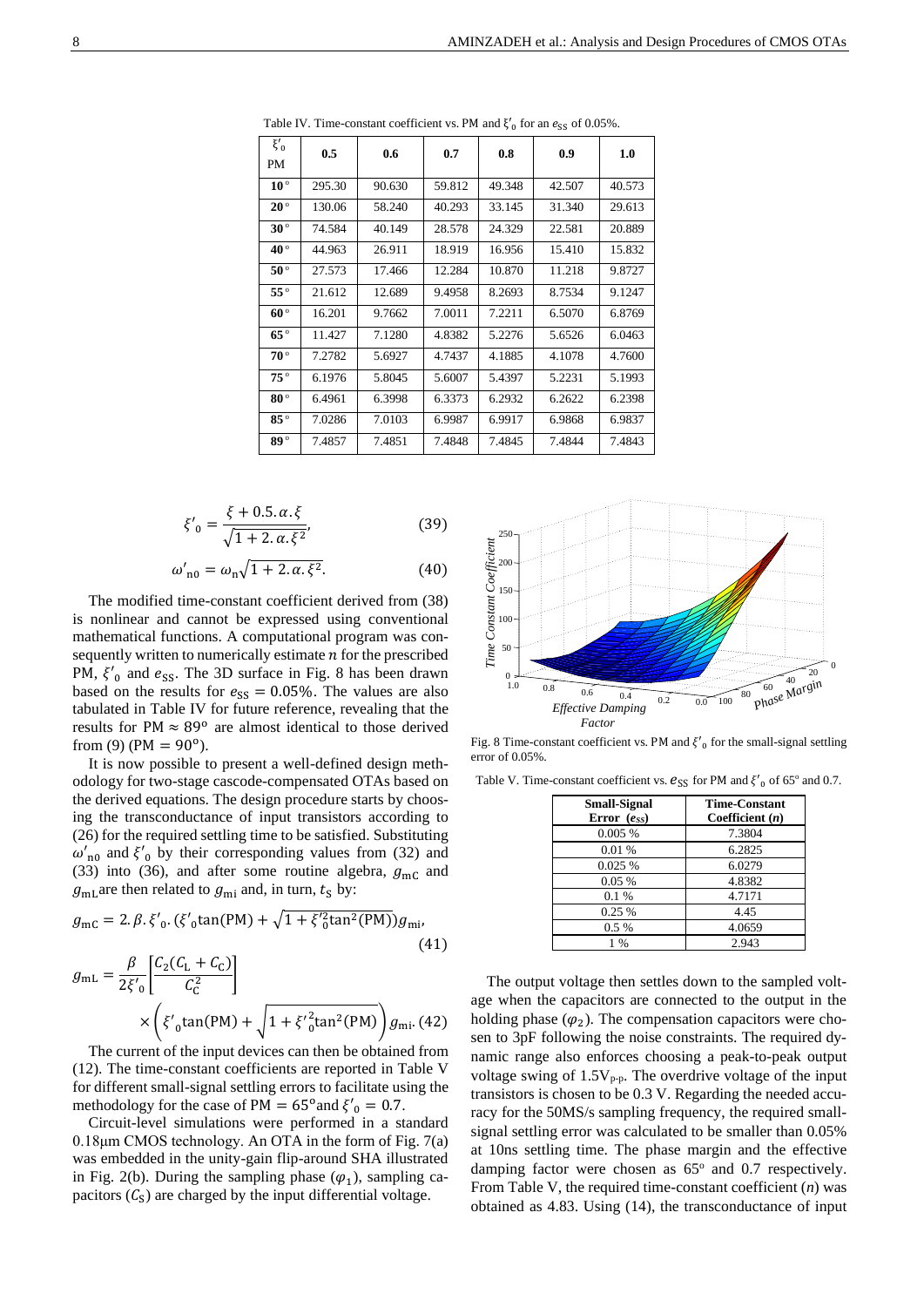devices was obtained as 2.95 mA/V. The transconductance of the cascode and load transistors were calculated from (41) and (42) as 13.64 mA/V and 6.18 mA/V, respectively. The nominal settling time illustrated in Table VI is for a fullswing differential voltage and 0.1% total settling error (corresponding to 0.05% small-signal settling error). The SHA settling behavior and the settling time match very well with the calculated results.

| Parameter                       | <b>Simulation</b> | <b>Calculation</b> |  |
|---------------------------------|-------------------|--------------------|--|
| Feedback Factor                 | 0.99              | 1.00               |  |
| Peak-to-peak Swing (Vp-p)       | 1.5               | 1.5                |  |
| DC Gain (dB)                    | 67                | 66                 |  |
| <b>Effective Damping Factor</b> | 0.648             | 0.7                |  |
| Phase margin (deg.)             | 64.62             | 65                 |  |
| Nominal GBW (MHz)               | 147.44            | 156                |  |
| Total Settling Error (%)        |                   | 0.1                |  |
| Nominal Settling Time (ns)      | 9.676             |                    |  |

Table VI**.** Comparison of simulated and calculated results

# **IV. THREE-STAGE OTAS**

Frequency compensation is mandatory to stabilize closedloop three-stage OTAs similar to the case of two-stage OTAs. Nested-Miller compensation (NMC) is the original solution proposed, while several other solutions are subsequently discussed in the literature [\[13,](#page-10-1) [30,](#page-10-18) [38,](#page-10-26) [42\]](#page-10-31). Fig. 9 (a) depicts the circuit diagram of an NMC three-stage OTA, which is composed of a differential 1st stage, a non-inverting 2nd stage, and an inverting 3rd stage with equivalent transconductances  $g_{\text{mi}}$ ,  $g_{\text{m2}}$  and  $g_{\text{mL}}$ , respectively. The output resistors and capacitors are also modeled by  $R_i$  and  $C_i$ , where  $i = 1, 2, 3$ . The load capacitor is shown by  $C_L$ , whose value is normally much higher than  $C_3$ . For frequency compensation purposes, NMC utilizes two negative capacitive feedbacks according to the circuit diagram in Fig. 9(a), one through  $C_{C_1}$  for pole-splitting and the other through  $C_{C2}$  for damping factor control of non-dominant poles. Fig. 9(b) shows a transistor-level implementation of the NMC OTA in CMOS technology, where the transconductance stages are realized using MOS devices. The poles of the closed-loop OTA can be placed according to the arrangement of the poles of a third-order Butterworth filter with a maximally flat band. This will not, however, guarantee the minimum power consumption for the applications based on settling time.

The original transfer function of the NMC diagram in Fig. 9 (a) is rather complicated. Under the assumptions that:

- 1. The load and compensation capacitors ( $C_{C_1}$ ,  $C_{C_2}$  and  $C_L$ ) are much larger than the capacitors in the output of different stages  $(C_1, C_2 \text{ and } C_3)$ ;
- 2. The DC gain of the first, second and third stage is much higher larger than unity;
- 3.  $g_{mL}$  is significantly larger than  $g_{mi}$  and  $g_{m2}$ ;

The methodology described in [\[42\]](#page-10-31) can be applied to evaluate the open-loop transfer function as:

$$
A_{\rm V}(s) = \frac{A_0}{(1 + s/|p_{-3\text{dB}}|)[1 + (2\xi_0/\omega_{\text{no}})s + s^2/\omega_{\text{no}}^2]}(43)
$$



Fig. 9 A three-stage nested-Miller-compensated OTA; (a) small-signal equivalent circuit, (b)Transistor-level scheme.

where  $A_0 \approx g_{\text{mi}} g_{\text{m2}} g_{\text{mL}} R_1 R_2 R_3$  is the DC gain, and

$$
p_{-3\text{dB}} \approx \frac{-1}{g_{\text{m2}}g_{\text{mL}}R_1R_2R_3C_{\text{C}}},\tag{44}
$$

is the dominant pole frequency. The GBW is given by:

$$
GBW = A_0 \times |p_{-3dB}| \approx \frac{g_{\text{mi}}}{C_{\text{C1}}}.
$$
 (45)

The damping factor  $\xi_0$  and natural frequency  $\omega_{n0}$  are, respectively, measured as:

$$
\omega_{\rm n0} = \sqrt{\frac{g_{\rm mc}g_{\rm mL}}{C_{\rm C2}C_{\rm L}}},\tag{46}
$$

$$
\xi_0 = \frac{1}{2} \sqrt{\frac{g_{\rm mL}}{g_{\rm mc}} \cdot \frac{C_{\rm C2}}{C_{\rm L}}}.
$$
 (47)

From (47), the role of  $C_{C2}$  for stabilizing the OTA is evident. Despite  $C_{c1}$  dominates the first stage output pole and moves the rest to higher frequencies, the damping factor of the non-dominant pole might become very small in the absence of  $C_{C2}$ . A large peaking then appears in the frequency response, causing ringing in the transient response of closedloop OTA.

We refer to the PM definition, we can write:

$$
\tan(PM) = \frac{1 - (\beta GBW/\omega_{n0})^2}{2\xi'_{0}(\beta GBW/\omega_{n0})}.
$$
 (48)

After rearranging, GBW can be expressed in terms of PM as:

GBW = 
$$
\frac{1}{\beta} \frac{\omega_{n0}}{\xi_0 \tan(PM) + \sqrt{1 + \xi_0^2 \tan^2(PM)}}
$$
. (49)

For unchanged  $\beta$ ,  $\omega_{\text{n0}}$ , and PM, a higher GBW will be obtained if the damping factor in (49) is lowered. This may not be, however, helpful for improving the settling time since the relative distance between  $\omega_{n0}$  and GBW subsequently reduces. This will finally generate an undesired peaking in the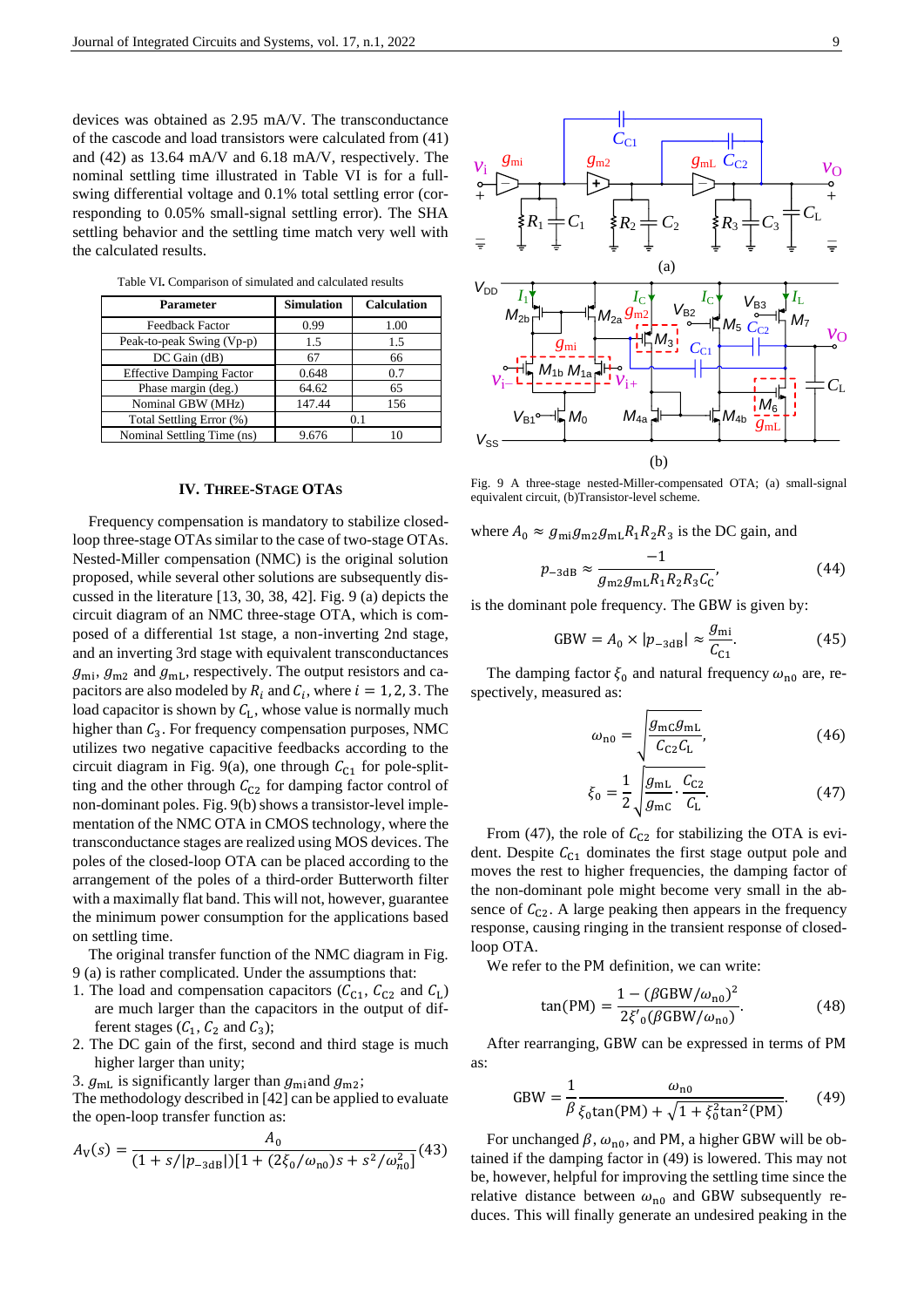frequency spectrum and degrades the stability. Hence, keeping  $\xi_0 \tan(PM)$  beyond a threshold value is essential for stability and a lower  $\xi_0$  should be compensated by a higher PM.

Similar analysis as the case of single- and two-stage OTAs can be performed to extract an expression between GBW and  $t<sub>S</sub>$ . While the result is similar to (14), it is essential to determine the modified formula of  $n$  shown by (9). Similar to the case of two-stage cascode-compensated OTA, the equivalent definition is a non-linear function of small-signal settling error, phase margin, and damping factor:

$$
n = \frac{t_{\rm SS}}{1/(\beta \text{GBW})} = f(e_{\rm SS}, \xi_0, \text{PM}).\tag{50}
$$

Given the PM, $\xi_0$  and  $e_{SS}$ , a computational program numerically solved  $n$  using the expressions from (38) to (40). Table IV represents the results for  $e_{SS} = 0.05$  % when the effective damping factor is replaced by  $\xi_0$ . The values for PM  $\approx 90^\circ$ approach the same values as (9) for the case of single-stage OTAs. The 3D surface in Fig. 8 is plotted based on the numerical values in Table IV and depicts the typical expression between *n*, PM and  $\xi_0$  for a particular  $e_{SS}$ . Greater PM and  $\xi_0$  values increase the robustness of *n* against the variations due to local mismatches. This is, however, at the cost of more power consumption necessary to move non-dominant poles to higher frequencies. Table VII reports  $n$  for different values of  $e_{SS}$  when PM = 70<sup>o</sup> and  $\xi_0 = 0.6$ , which can be considered as a reference to realize an NMC OTA with proper stability margins.

A settling-based design methodology can now be presented based on settling time. In case the methodology is used as a starting point for hand analysis, the time-constant coefficient along with the damping factor and phase margin should be evaluated at first. The results are shown in Table VII for the case of PM =  $70^{\circ}$  and  $\xi_0 = 0.6$  would be more convenient in this case. Combining (14) with (45), the required  $g_{\text{mi}}$  for a prescribed  $t_s$  would be:

$$
g_{\rm mi} = C_{\rm C1} \left( \frac{n}{\beta} + \frac{V_{\rm Swing}}{V_{\rm eff,i}} \right) \frac{1}{t_{\rm s}},\tag{51}
$$

where  $C_{c1}$  can be sized according to the target thermal inputreferred noise factor [\[30\]](#page-10-18). The equivalent transconductances of the second and the third stages in Fig. 9 can then be related to  $g_{\text{mi}}$  and subsequently to  $t_s$ . Substituting (46) and (47) into (49), we get:

$$
g_{\rm m2} = \frac{\beta C_{\rm C2}}{2\xi_0 C_{\rm C1}} \left( \xi_0 \tan(\text{PM}) + \sqrt{1 + \xi_0^2 \tan^2 \text{PM}} \right) g_{\rm mi}, (52)
$$

$$
g_{\rm mL} = 2\beta \xi_0 \frac{C_{\rm L}}{C_{\rm C1}} \left( \xi_0 \tan(\text{PM}) + \sqrt{1 + \xi_0^2 \tan^2(\text{PM})} \right) g_{\rm mi}.
$$
(53)

The current of the input devices can be evaluated from (12), which should be later modified in the presence of the second-order effects included in the models.

The above methodology is validated through simulations in a standard 0.35μm CMOS technology. The three-stage OTA shown in Fig. 9(b) is implemented in the form of the unity-gain voltage buffer in Fig. 2(a).

Table VII. Time-constant coefficient vs. $e_{SS}$  for PM and  $\xi_0$  equal to 70<sup>o</sup> and 0.6.

| <b>Small-Signal Error</b> | <b>Time-Constant Co-</b> |
|---------------------------|--------------------------|
| $(e_{ss})$                | efficient $(n)$          |
| 0.005%                    | 6.4792                   |
| 0.01 %                    | 6.3192                   |
| 0.025 %                   | 6.0298                   |
| 0.05%                     | 5.6927                   |
| 0.1%                      | 4.2253                   |
| 0.25%                     | 3.9973                   |
| $0.5\%$                   | 3.7963                   |
| 1.0%                      | 3.5375                   |

Operating at 3 V supply voltage, the OTA drives a 100pF capacitive load. According to the speed/accuracy requirement, the small-signal settling error is calculated to be smaller than 0.1% for 1μs settling time. The dynamic range requirement sets the amplifiers' output voltage swing to  $0.5V_{\text{p-p}}$ . The overdrive voltage of all transistors is also assigned as 100 mV. The design flow was applied for  $PM =$ 70<sup>o</sup> and  $\xi_0 = 0.6$ . By choosing  $e_{SS} = 0.1\%$ , the corresponding time-constant coefficient would be 4.225. Depending on the noise and area constraints, the compensation capacitors are also considered as  $C_{C1} = 30$  pF and  $C_{C2} = 10$  pF. From (51), the required transconductance for the input devices was obtained as  $g_{\text{mi}} = 277 \mu A/V^2$ .  $g_{\text{m2}}$  and  $g_{\text{mL}}$  were also derived from (52) and (53) as 275  $\mu$ A/V<sup>2</sup> and 3967  $\mu$ A/V<sup>2</sup>, respectively. From (12),  $I_1$  was calculated as 15μA. Table VIII compares the 0.1% settling time with the results obtained from hand analysis.

Table VIII. Simulation results the unity-gain OTA.

| Parameter                     | This work   |
|-------------------------------|-------------|
| Load Capacitor (pF)           | 100         |
| Power $(\mu W)$               | 700         |
| $DC$ Gain $(dB)$              | 108         |
| $C_{C1}$ , $C_{C2}$ (pF)      | 30,10       |
| Gain Bandwidth (MHz)          | 1.40        |
| $SR+ / SR- (V/\mu s)$         | 1.16 / 1.24 |
| Damping Factor                | 0.62        |
| Phase margin (deg.)           | 71          |
| Desired 0.1% $t_s$ ( $\mu$ s) | 1.00        |
| +0.1% $t_S (\mu s)$           | 0.94        |
| $-0.1\%$ ts ( $\mu$ s)        | 0.93        |

#### **V. CONCLUSIONS**

Single-, two- and three-stage CMOS OTAs were analyzed based on settling time. The OTA gain-bandwidth was related to settling time by including both small- and large-signal parts of the settling response, giving the possibility to determine the OTA circuit specifications based on a settling-based design methodology. Design examples were provided to clarify the implementation details based on settling time.

#### **REFERENCES**

- <span id="page-9-0"></span>[1] R. Demerow, "Settling time of operational amplifiers," *Analog Dialogue,* vol. 4, pp. 1-9, 1970.
- [2] B. Kamath, R. G. Meyer, and P. R. Gray, "Relationship between frequency response and settling time of operational amplifiers," *IEEE Journal of Solid-State Circuits,* vol. 9, pp. 347-352, 1974.
- <span id="page-9-1"></span>[3] C. Chuang, "Analysis of the settling behavior of an operational amplifier," *IEEE Journal of Solid-State Circuits,* vol. 17, pp. 74-80, 1982.